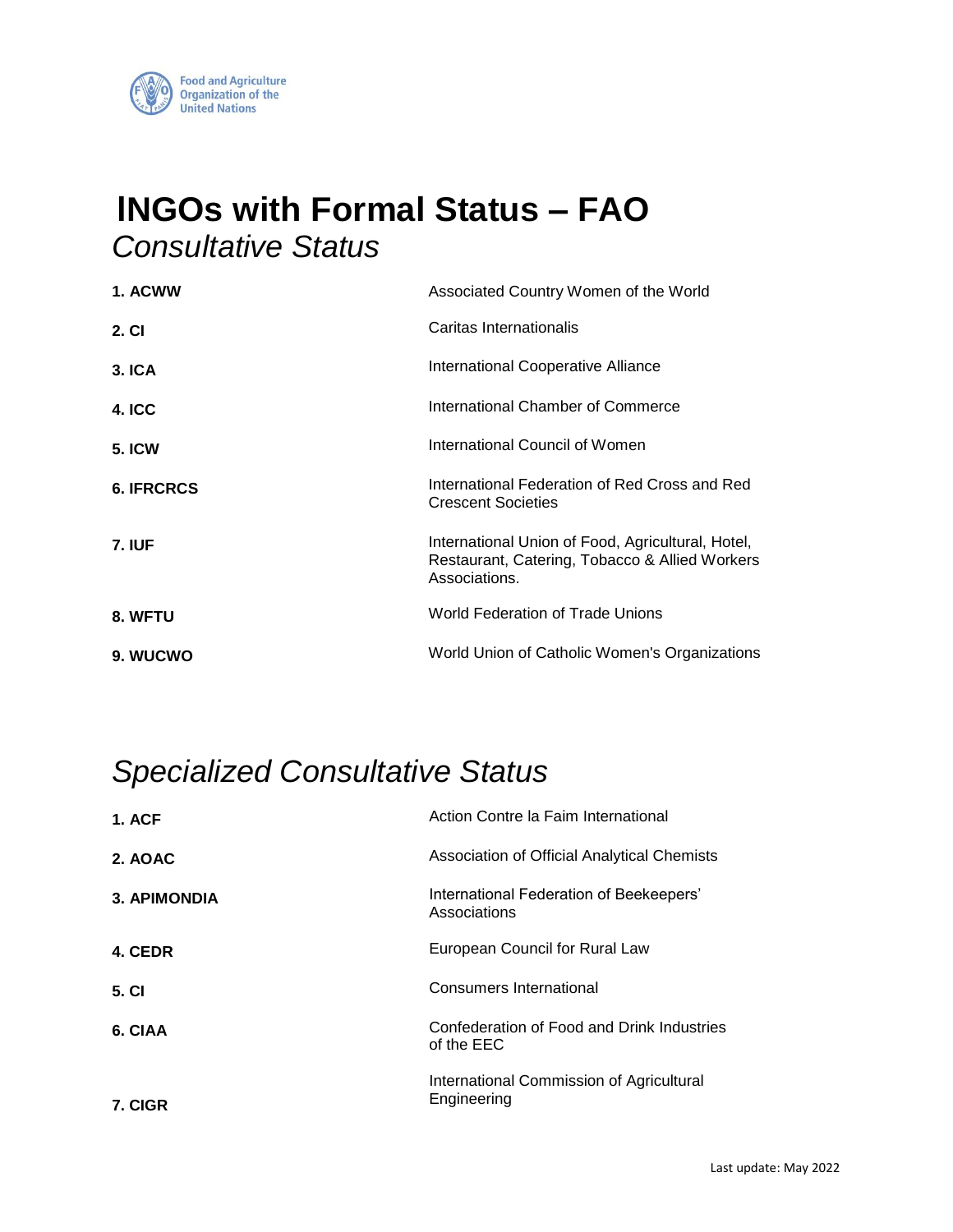

| 8. CIPAC        | <b>Collaborative International Pesticides</b><br><b>Analytical Council</b>  |
|-----------------|-----------------------------------------------------------------------------|
| <b>9. CLI</b>   | CropLife International                                                      |
| <b>10. EAAP</b> | European Association for Animal<br>Production                               |
| 11. ETC Group   | Action Group on Erosion, Technology &<br>Concentration                      |
| 12. GAFTA       | Grain and Feed Trade Association                                            |
| 13. IAAE        | International Association of Agricultural<br>Economists                     |
| 14. IAALD       | International Association of Agricultural<br><b>Information Specialists</b> |
| <b>15. ICAR</b> | International Committee for Animal<br>Recording                             |
| <b>16. ICID</b> | International Commission on Irrigation and<br>Drainage                      |
| 17. ICIMOD      | International Centre for Integrated<br>Mountain Development                 |
| <b>18. ICSU</b> | <b>International Council for Science</b>                                    |
| <b>19. IDF</b>  | <b>International Diary Federation</b>                                       |
| <b>20. IFFO</b> | International Fishmeal & Fish Oil<br>organization                           |
| <b>21. IFHE</b> | International Federation for Home<br>Economics                              |
| <b>22. IFMA</b> | International Federation of Margarine<br>Associations                       |
| <b>23. IFS</b>  | International Foundation for Science                                        |
| <b>24. ILSI</b> | International Life Sciences Institute                                       |
| <b>25. IPU</b>  | Inter-Parliamentary Union                                                   |
| <b>26. ISC</b>  | International Society of Citriculture                                       |
| <b>27. ISF</b>  | <b>International Seed Federation</b>                                        |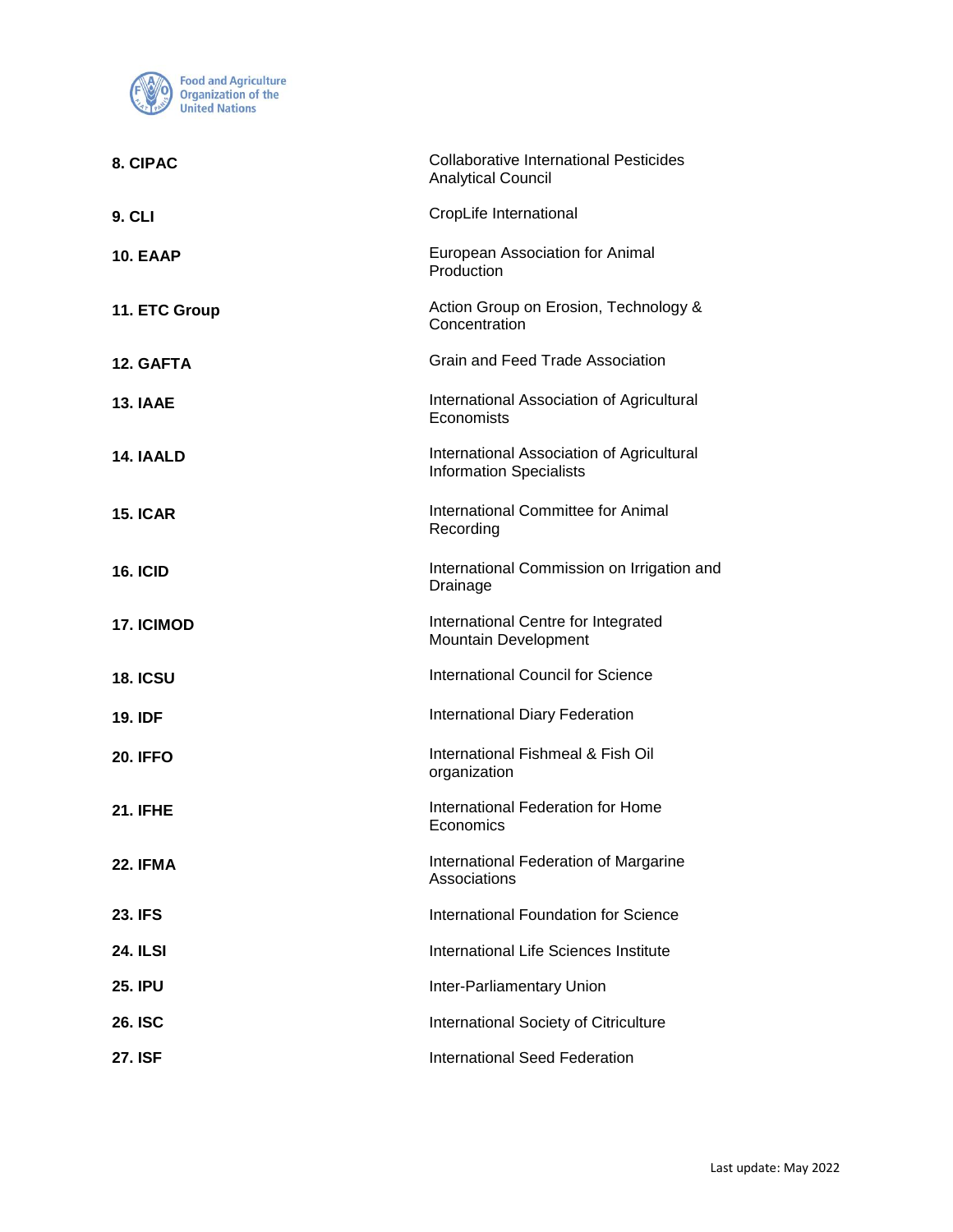

| International Organization for<br>Standardisation                                                                 |
|-------------------------------------------------------------------------------------------------------------------|
| <b>World Conservation Union</b>                                                                                   |
| International Union of Food Science and<br>Technology                                                             |
| International Union of Forestry Research<br>Organizations                                                         |
| International Union of Nutritional Sciences                                                                       |
| International Union of Pure and Applied<br>Chemistry                                                              |
| International Union of Soil Science                                                                               |
| <b>International Movements of Catholic</b><br>Agricultural and Rural Youth                                        |
| Safeguard for Agricultural Varieties in<br>Europe                                                                 |
| Trade Unions International of Workers in<br>Agriculture, Food, Commerce, Textiles and<br><b>Allied Industries</b> |
| World Association for Animal Production                                                                           |
| Women's International League for Peace<br>and Freedom                                                             |
| World council of Credit Unions                                                                                    |
| World's Poultry Science Association                                                                               |
| <b>World Veterinary Association</b>                                                                               |
|                                                                                                                   |

## *Liaison Status*

| <b>1. AAI</b> | ActionAid International                                                    |
|---------------|----------------------------------------------------------------------------|
| 2. AFRACA     | African Regional Agricultural Credit<br>Association                        |
| <b>3. AFS</b> | <b>American Fisheries Society</b>                                          |
| 4. ALIDE      | Latin American Association of Development<br><b>Financing Institutions</b> |